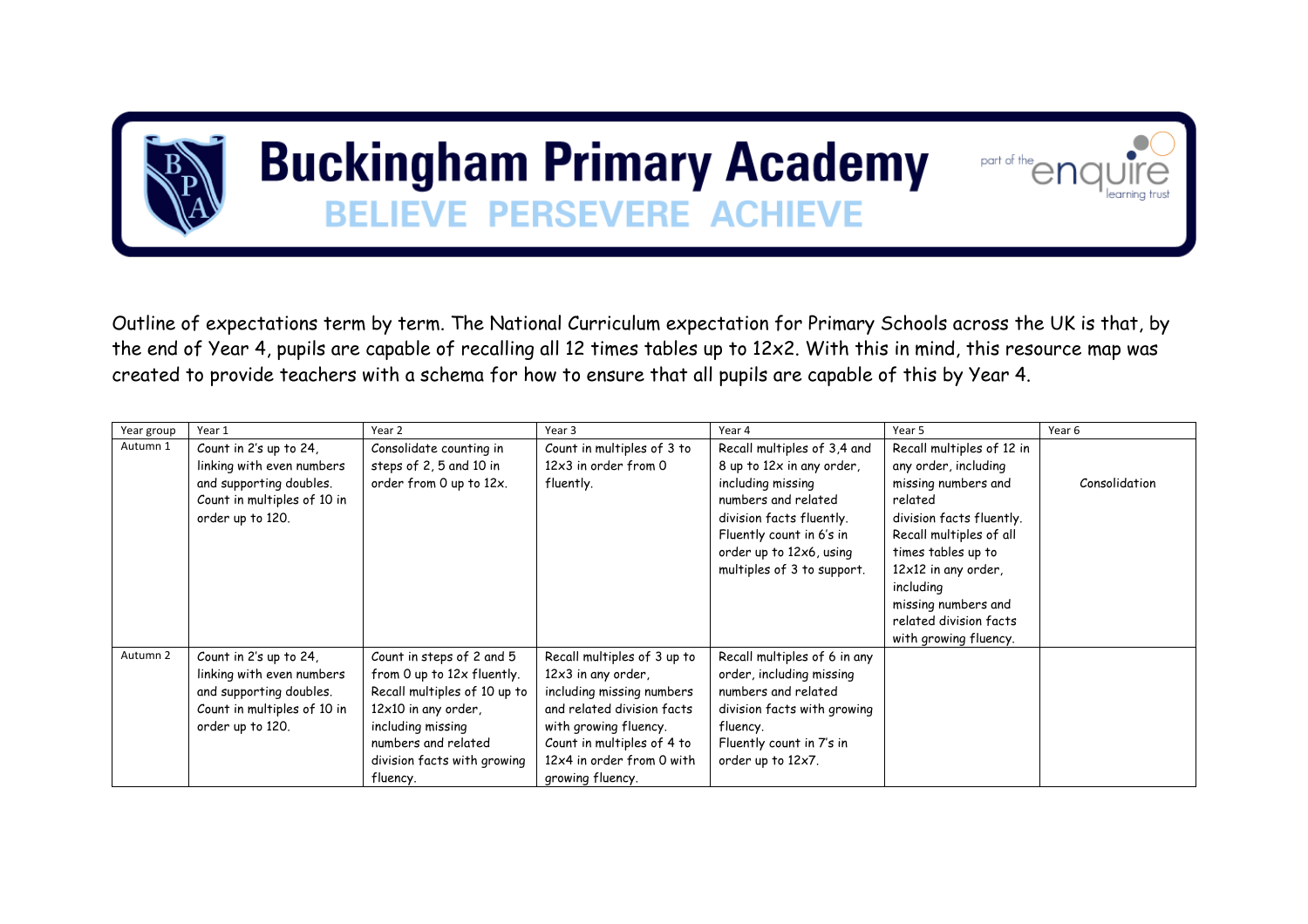|          |                                                                                                                                                                     |                                                                                                                                                                                                                                                                                                                           | Introduce (relating to x4)<br>and begin to count in<br>multiples of 8 from 0 to<br>$12\times8$                                                                                                                                                                                   |                                                                                                                                                                                                                                                                                                                                                                     |  |
|----------|---------------------------------------------------------------------------------------------------------------------------------------------------------------------|---------------------------------------------------------------------------------------------------------------------------------------------------------------------------------------------------------------------------------------------------------------------------------------------------------------------------|----------------------------------------------------------------------------------------------------------------------------------------------------------------------------------------------------------------------------------------------------------------------------------|---------------------------------------------------------------------------------------------------------------------------------------------------------------------------------------------------------------------------------------------------------------------------------------------------------------------------------------------------------------------|--|
| Spring 1 | Focus on counting in<br>multiples of 5 up to 60,<br>linking with knowledge of<br>counting in 10s.<br>Continue to develop<br>fluency of counting in 2's<br>and 10's. | Recall multiples of 2 up to<br>12x2 in any order,<br>including missing numbers<br>and related division facts.<br>Recall multiples of 10 up to<br>12x10 fluently.                                                                                                                                                          | Recall multiples of 3 up to<br>12x3 in any order,<br>including missing numbers<br>and related division facts<br>fluently.<br>Count in multiples of 4 to<br>12x4 in order from 0 with<br>fluently.<br>Count in multiples of 8 to<br>12x8 in order from 0 with<br>growing fluency. | Recall multiples of 6 in any<br>order, including missing<br>numbers and related<br>division facts fluently.<br>Recall multiples of 7 in any<br>order, including missing<br>numbers and related<br>division facts with growing<br>fluency.                                                                                                                           |  |
| Spring 2 | Focus on counting in<br>multiples of 5 up to 60,<br>linking with knowledge of<br>counting in 10s.<br>Continue to develop<br>fluency of counting in 2's<br>and 10's. | Recall multiples of 5 up to<br>12x5 in any order,<br>including missing numbers<br>and related division facts.<br>Recall multiples of 2 up to<br>12x2 in any order,<br>including missing numbers<br>and related division facts<br>with growing fluency.                                                                    | Recall multiples of 4 up to<br>12x4 in any order,<br>including missing numbers<br>and related division facts<br>with growing fluency.<br>Count in multiples of 8 to<br>12x8 in order from 0<br>fluently.                                                                         | Recall multiples of 7 in any<br>order, including missing<br>numbers and related<br>division facts fluently.<br>Fluently count in 9's in<br>order up to 12x9.<br>Fluently count in 11's in<br>order up to 12x11.                                                                                                                                                     |  |
| Summer 1 | Count in multiples of 10, 2<br>and 5 in order with<br>growing fluency.                                                                                              | Count in multiples of 3 to<br>12x3 in order from 0.<br>Recall multiples of 2 up to<br>12x2 in any order,<br>including missing numbers<br>and related division facts<br>fluently.<br>Recall multiples of 5 up to<br>12x5 in any order,<br>including missing numbers<br>and related division facts<br>with growing fluency. | Recall multiples of 4 up to<br>12x4 in any order,<br>including missing numbers<br>and related division facts<br>fluently.<br>Recall multiples of 8 up to<br>12x8 in any order,<br>including missing numbers<br>and related division facts<br>with growing fluency.               | Recall multiples of 9 in any<br>order, including missing<br>numbers and related<br>division facts with growing<br>fluency (using 10x and<br>adjusting by 1 group to<br>find 9x as a strategy)<br>Recall multiples of 11 in<br>any order, including<br>missing numbers and<br>related<br>division facts fluently.<br>Fluently count in 12's in<br>order up to 12x12. |  |